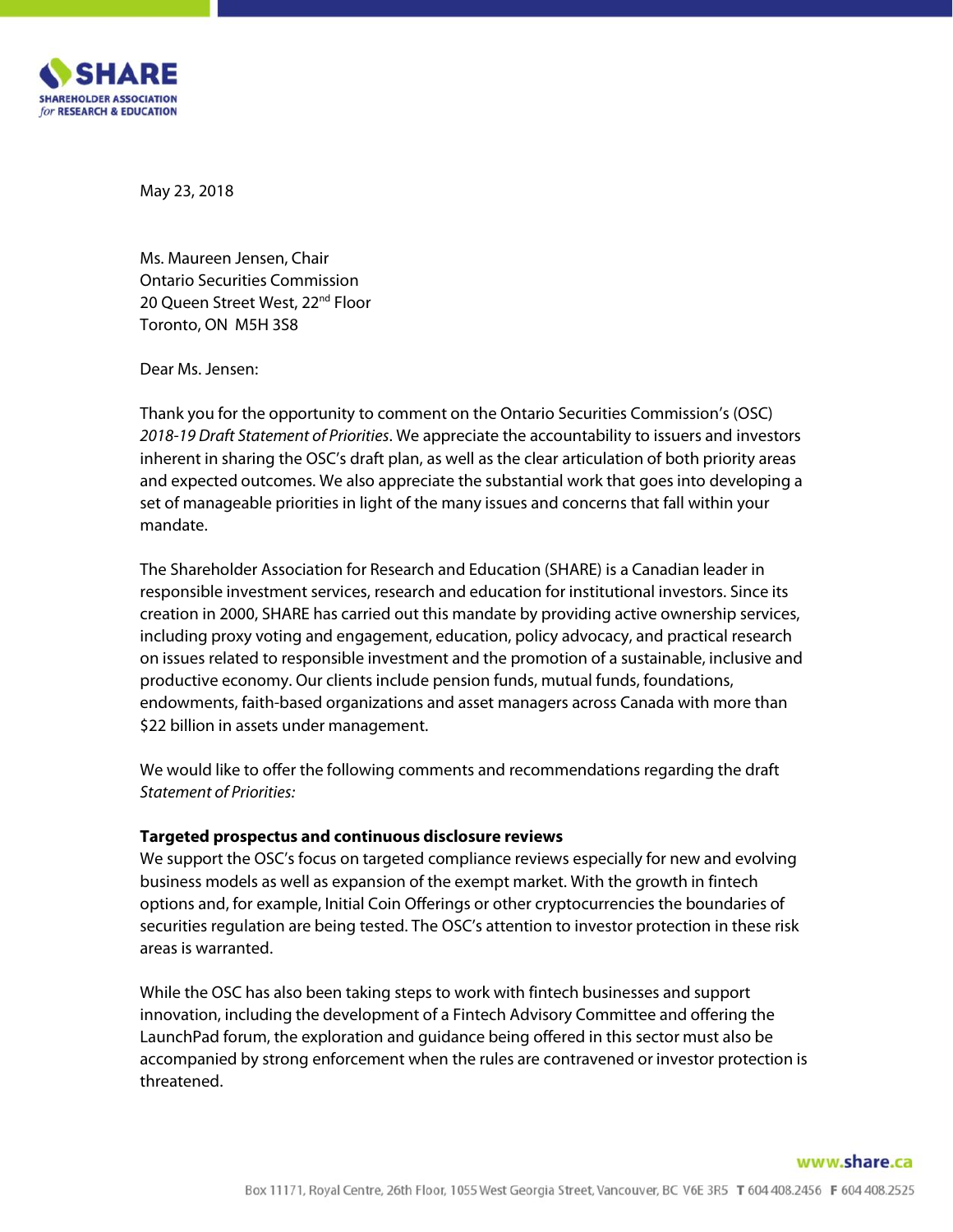### **Women on Boards and in Executive Officer Positions**

As the three-year review of the initial disclosure requirements set out in NI 58-101 regarding the representation of women on boards and executive officer positions of TSX-listed issuers continues, we believe the evidence to date supports a continued effort by the OSC to improve both the disclosure provided by issuers and the presence of women in leadership.

In particular we note that despite the leadership of some companies, disclosure related to the process by which increased diversity is being pursued by issuers is currently weak. This might be improved by requiring more pointed disclosures such as the number of women in the most recent candidate pool, the number of vacancies filled in the past year and the number of those vacancies filled by women, and whether there is a requirement in the board's nominating process that diverse candidates are always included in consideration for available board seats, for example.

There is also a continuing problem with disclosure by issuers of diversity in executive positions, largely because of significant variance in how an issuer defines "executive officer positions". This makes comparative analysis difficult. We have engaged with the board of directors of one issuer, for example, that reported more than five dozen women in its "executive officer" ranks in its proxy circular, yet there is not a single woman included in the "executive officer" section of its website. These discrepancies in definition make comparison more difficult for investors.

We propose, however, that rather than trying to define the term "executive officer" more strictly, which may be difficult across different issuer and management structures, the OSC consider following the practice in the UK in which companies are required to disclose the percentage of women and men at each quartile in the company's pay structure. Unlike the disclosure of women currently occupying executive positions, this kind of disclosure will also help identify if there is any pipeline in the lower ranks for women to reach the top positions and whether there is progress over time.

As a general rule we favour disclosure of gender pay gaps at companies over a certain threshold to assist in identifying potential mismatches in compensation practices that undermine talent development and retention, and contribute to gender inequality.

Beyond disclosure, we also propose that issuers be required to set a gender diversity target (defined in NI 58-101 as a "number or percentage, or a range of numbers or percentages, adopted by the issuer of women on the issuer's board or in executive officer positions of the issuer by a specific date"). We should be clear that this is not a quota, nor is the target fixed externally. Rather it is an indication of the company's own goal expressed as a number or percentage of women and men in leadership positions, and the year by which the company intends to reach that goal.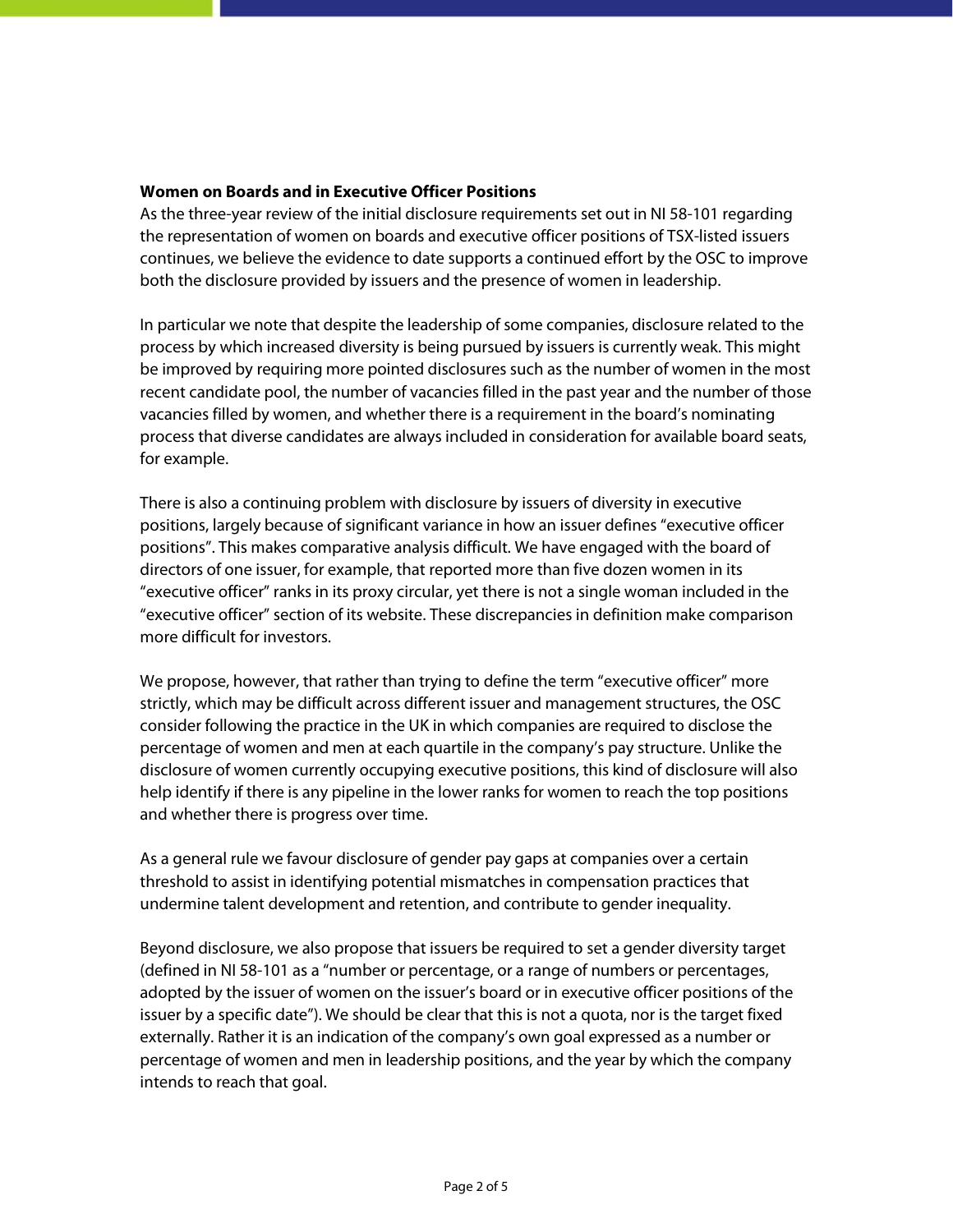We will look forward to further iterations of the OSC's policies on gender diversity and thank you and your staff personally for the work you have done so far to elevate this concern within Canadian capital markets.

## **Promoting financial stability through effective oversight**

We also commend the OSC and CSA for their effort to review the disclosure of risks and financial impacts associated with climate change, which we believe to be a systemic risk. We support the efforts to create mandatory disclosures related to the governance and oversight of climate-related risks and opportunities, and will fully engage on behalf of our clients to provide input into that process.

Through specific disclosure requirements, securities administrators have an opportunity to help market participants understand that climate change is a material issue and in so doing, could help, "to foster fair and efficient capital markets and confidence in capital markets", which is one of the purposes of the Securities Act of Ontario.

We believe that the final recommendations of the Financial Stability Board's Task Force on Climate-Related Financial Disclosures (TCFD) are the best starting point for considering disclosure obligations. The TCFD recommendations provide a clear and logical framework for CSA to adopt with strong backing from the global financial community. We expect these recommendations to be highly influential and to help to streamline and harmonize regulatory and voluntary frameworks around the world.

While the CSA's report included a commitment to consider new disclosure requirements regarding corporate governance in relation to risks, including climate change-related risks, and risk oversight and management, we are concerned that too narrow a focus, especially as relates to the issuer's understanding of materiality, may make these disclosures insufficient to address concerns about systemic risks related to climate change. For example, because the resilience of environmental, social and financial systems as a whole is necessary for investors to generate sustainable long-term returns, information about a company's contribution to (or mitigation of) climate change (such as the company's carbon efficiency measured by its Scope 1 and Scope 2 greenhouse gas emissions), even if not "material", is an important consideration for long-horizon investors.

Similarly, the transition to a low carbon economy may entail a transformation in the employment structures of certain sectors. Social inclusion and the creation of decent work opportunities are relevant to a company's successful management of transition risks, but they are also critical to the structure, growth and stability of the economy in which those firms (and investors) operate. Accordingly, we recommend that consideration of a just transition, including workforce retraining and redeployment, social dialogue and pension protection, if applicable, be addressed in the organization's disclosures on processes for managing climate related risks and in disclosures related to the resilience of the organization's strategy. As we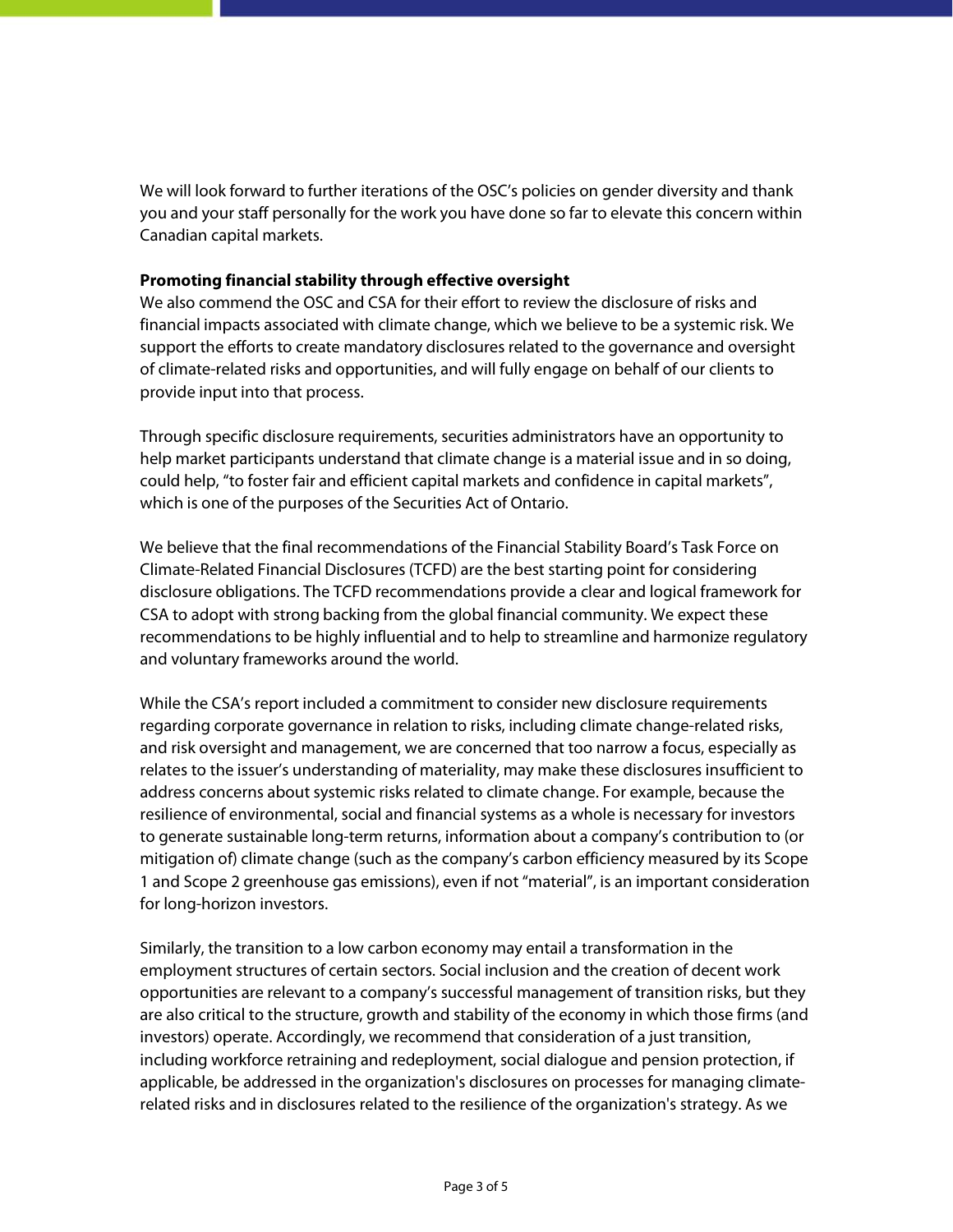have recommended that those disclosures be required on a "comply or explain" basis, the issuer may determine the applicability of these data for their company reporting.

We are eager to provide more comprehensive feedback on the issue of climate change related disclosures to the OSC and its staff, and look forward to the opportunity to do so.

We have previously noted that growing income inequality also has the capacity to negatively affect capital markets and the economy as a whole in ways that are not attributable to a single asset or investment. The implications of income inequality on capital markets may be reflected in terms of economic growth or stagnation, business opportunities and tax policies that may affect markets. While these impacts are still being analyzed, capital markets regulators and participants may contribute to addressing inequality and maintaining healthy markets through their decision-making.

For regulators, there may be opportunities in expanding disclosures by issuers as has been done recently in the UK (where new pay transparency regulations require companies with more than 250 employees to report on gender pay gaps across employment groups beginning this year and publish this information on their websites), in Australia (where companies with more than 100 employees are required to conduct annual gender gap salary audits and report results to a federal agency since 2012) and in the USA (where the SEC requires a public company to disclose the ratio of the compensation of its chief executive officer (CEO) to the median compensation of its employees). In Ontario, the government's new *Pay Transparency Act* will, once fully implemented, require larger and medium-sized employers to publicly post data on compensation gaps based on gender and other diversity characteristics,

Some of these are developments within corporate law rather than securities regulation, but all bear consideration amongst a range of policy tools to increase investor awareness of the potential impacts of inequality on workforce recruitment, development and retention as well as long-term portfolio impacts of growing inequality.

We recommend again that OSC staff be instructed to study international securities and corporate law developments related to income inequality (including gender pay gap rules) to determine which, if any, are relevant to Canadian markets.

### **Mandatory annual shareholder advisory vote on executive compensation**

This year SHARE, alongside other large institutional investors, engaged with issuers that do not have annual shareholder advisory votes on executive compensation ("Say on Pay"). In some instances our clients filed shareholder proposals in order to impress upon boards the need for this practice. Those proposals and discussions have resulted in eight more Canadian issuers agreeing to hold Say on Pay votes, however there is a continued reluctance from some issuers to adopt the practice.